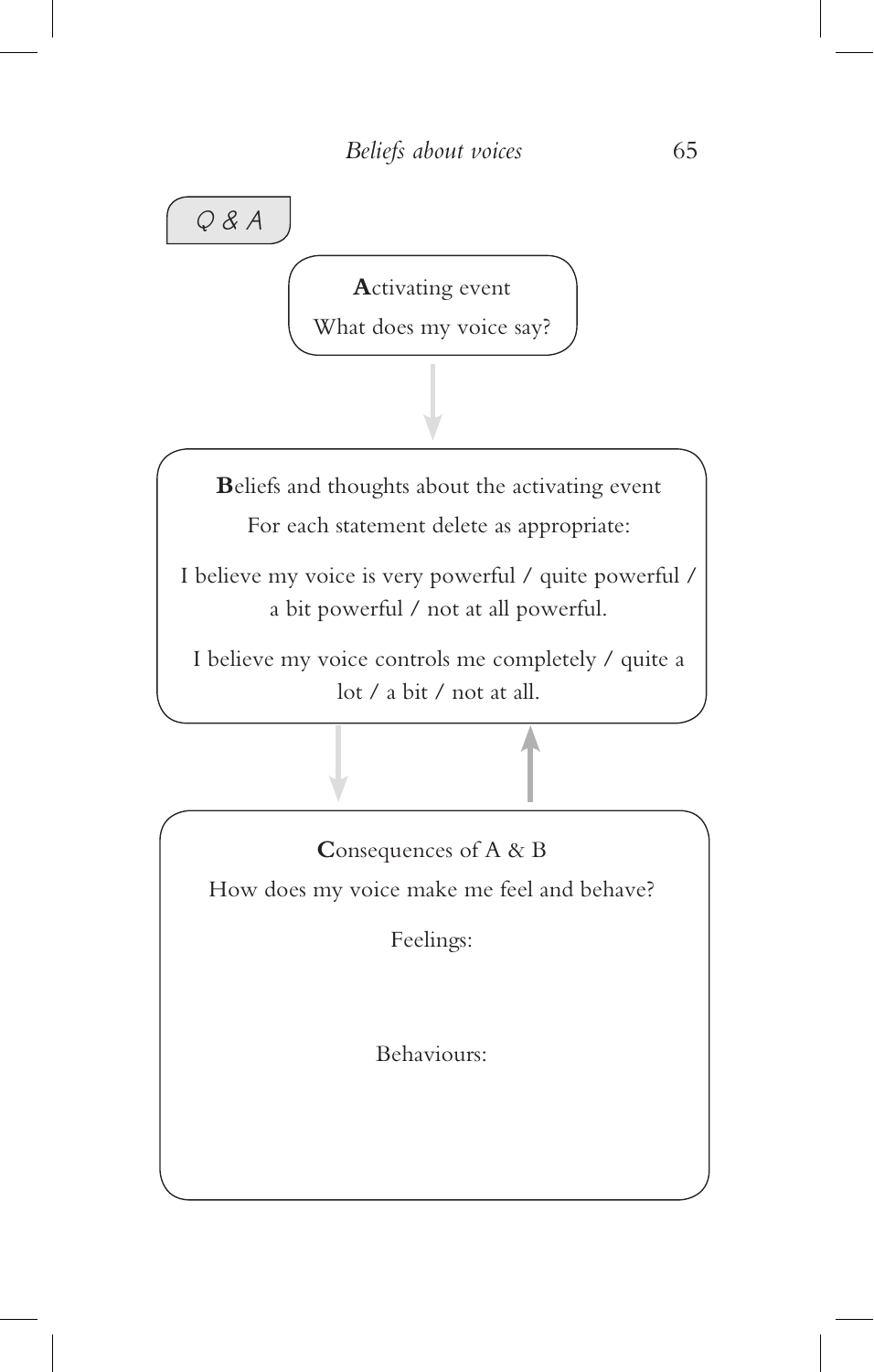After completing these exercises, you may have noticed that you have some negative beliefs related to voices. You might find it helpful to take the time to think about the beliefs you have and decide which one you would like to work on.

If you are finding it difficult to choose, it might help to remind yourself of the most common types of negative beliefs that people can have about their voices . . .



**The belief about my voices that I want to work on is that . . .** 

'I believe my voice is  $\equiv$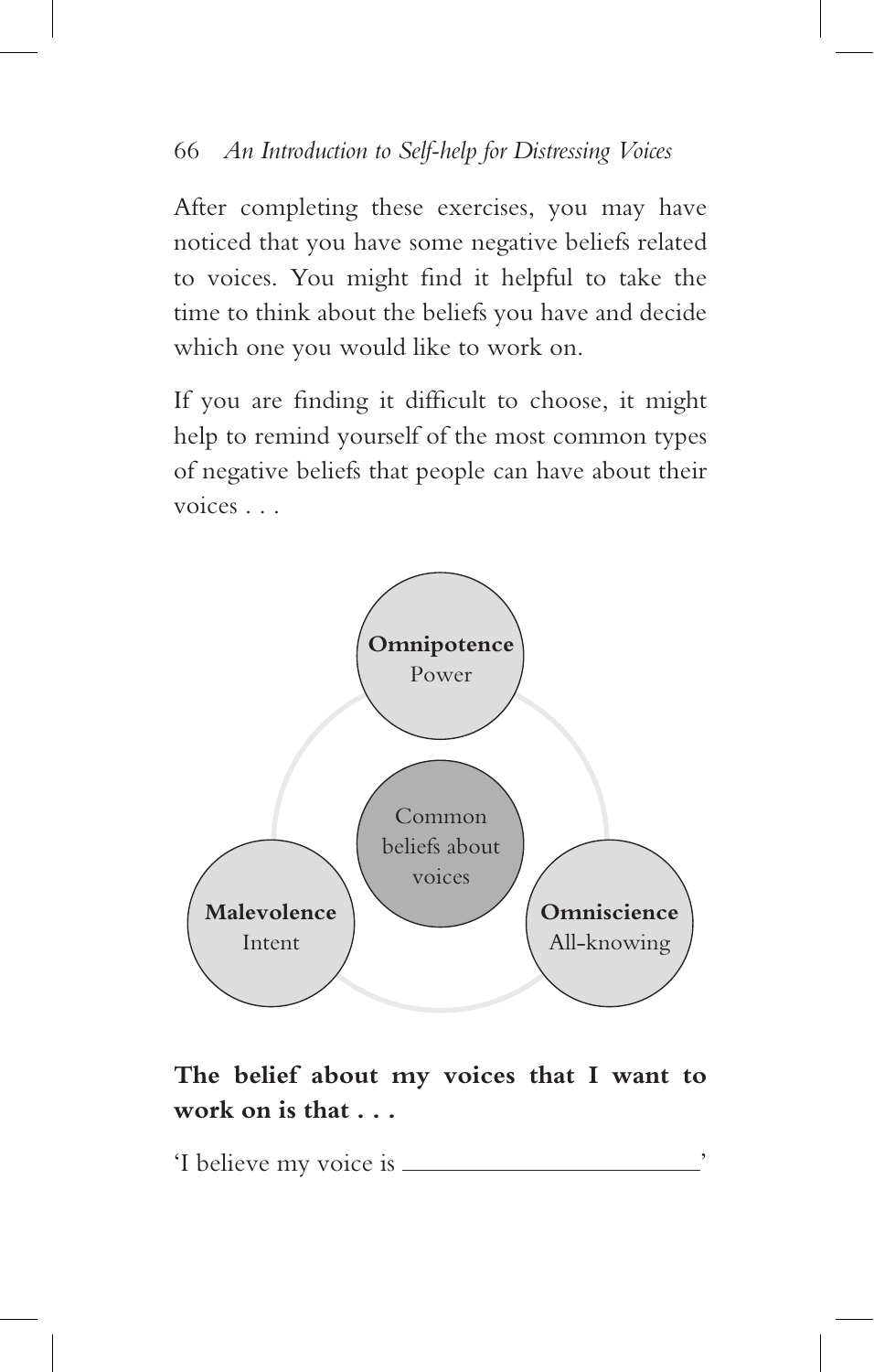| Do you notice anything in<br>your body when you feel<br>Bodily sensations<br>this way?               |  |  |  |
|------------------------------------------------------------------------------------------------------|--|--|--|
| Where a hundred per cent<br>Strength of feeling (%)<br>means the feeling is as<br>strong as possible |  |  |  |
| Name the feeling in<br>one word<br>I feel                                                            |  |  |  |